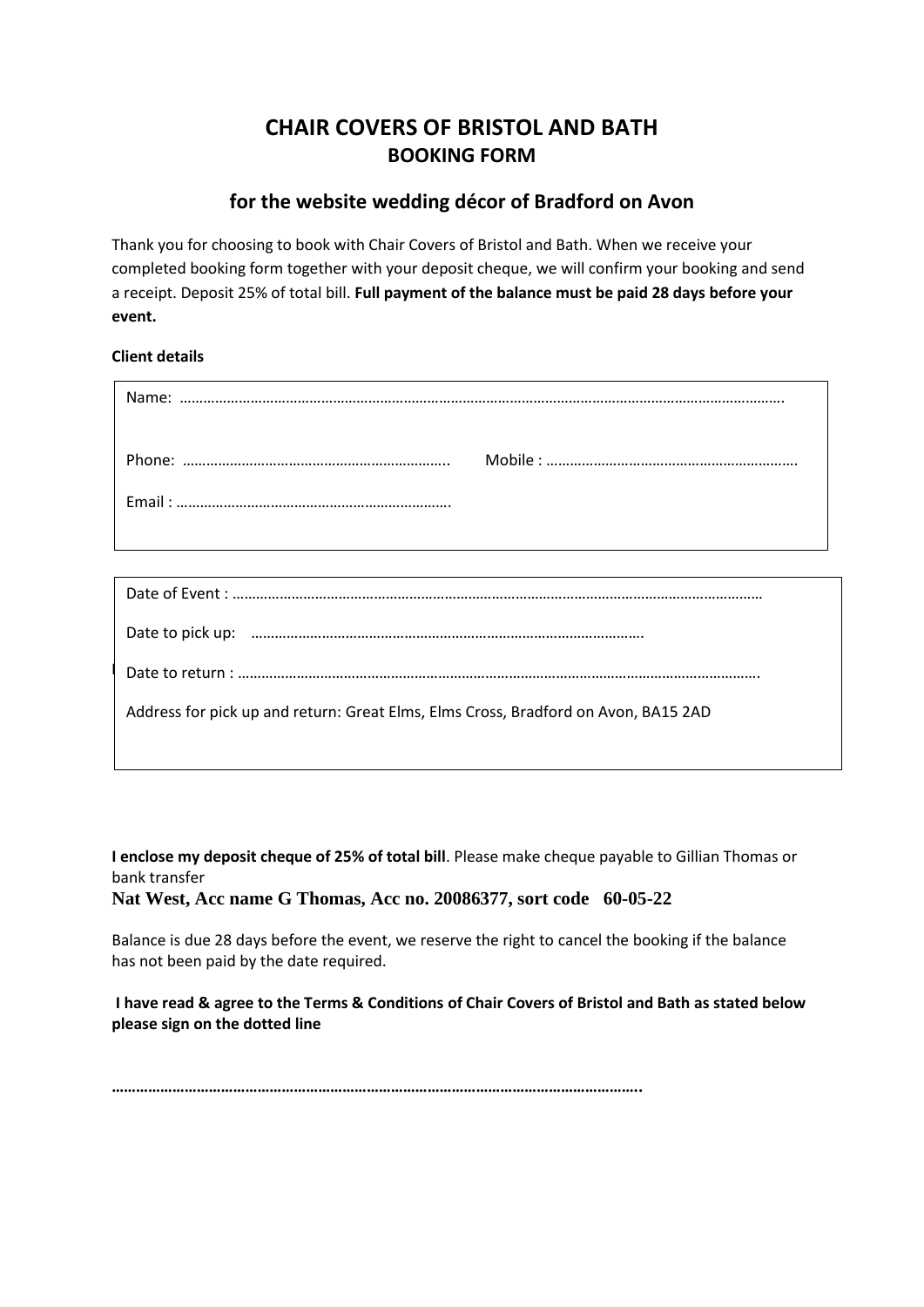| <b>CHAIR COVERS</b><br><b>Numbers</b><br>required | white lycra                  | ivory lycra             | black lycra                             |                                  |                         |
|---------------------------------------------------|------------------------------|-------------------------|-----------------------------------------|----------------------------------|-------------------------|
| <b>SASHES</b><br><b>Numbers</b><br>required       | colour                       | organza                 | satin                                   | taffeta                          | chiffon ruffle white    |
| hessian                                           | lace                         | sandwich board          | arrow blackboard                        | heart blackboard                 | narrow arch             |
| wide arch                                         | <b>4ft LOVE</b><br>letters   | bay tree                | pillar                                  | tall lantern                     | flower wall             |
| 6.3m aisle runner                                 | 10.2 aisle<br>runner         | traditional post<br>box | wishing well                            | vintage suitcase                 | large bird cage         |
| tray on legs                                      | 3 tier stand                 | glass plate             | glass bowl                              | heart tray                       | metal heart container   |
| white wicker<br>heart                             | white faux<br>flower garland | satin ring cushion      | just married hessian<br>bunting         | Mr & Mrs hessian<br>bunting      | wooden Mr & Mrs letters |
| tall wine glass                                   | tall glass jar               | medium glass jar        | 50cm martini glass                      | 27cm martini glass               | round glass bowl        |
| glass cube vase                                   | utensils                     | Massive glass<br>bowl   | 80cm lily vase                          | 3 x red lily vases               | 60cm lily vase          |
| mirror plate                                      | 30cm bird<br>cage            | 40cm bird cage          | faux candle                             | white step ladder                | cream metal jug         |
| white metal easel                                 | <b>LOVE letters</b><br>small | Mr & Mrs sign           | Mrs & Mrs sign                          | Shabby chic bike                 | bridesmaid bouquet      |
| Glass bottles                                     | Small glass<br>bottles       | Vintage apple<br>boxes  | 40cm silk flower<br>filled LOVE letters | 40cm silk flower<br>filled heart |                         |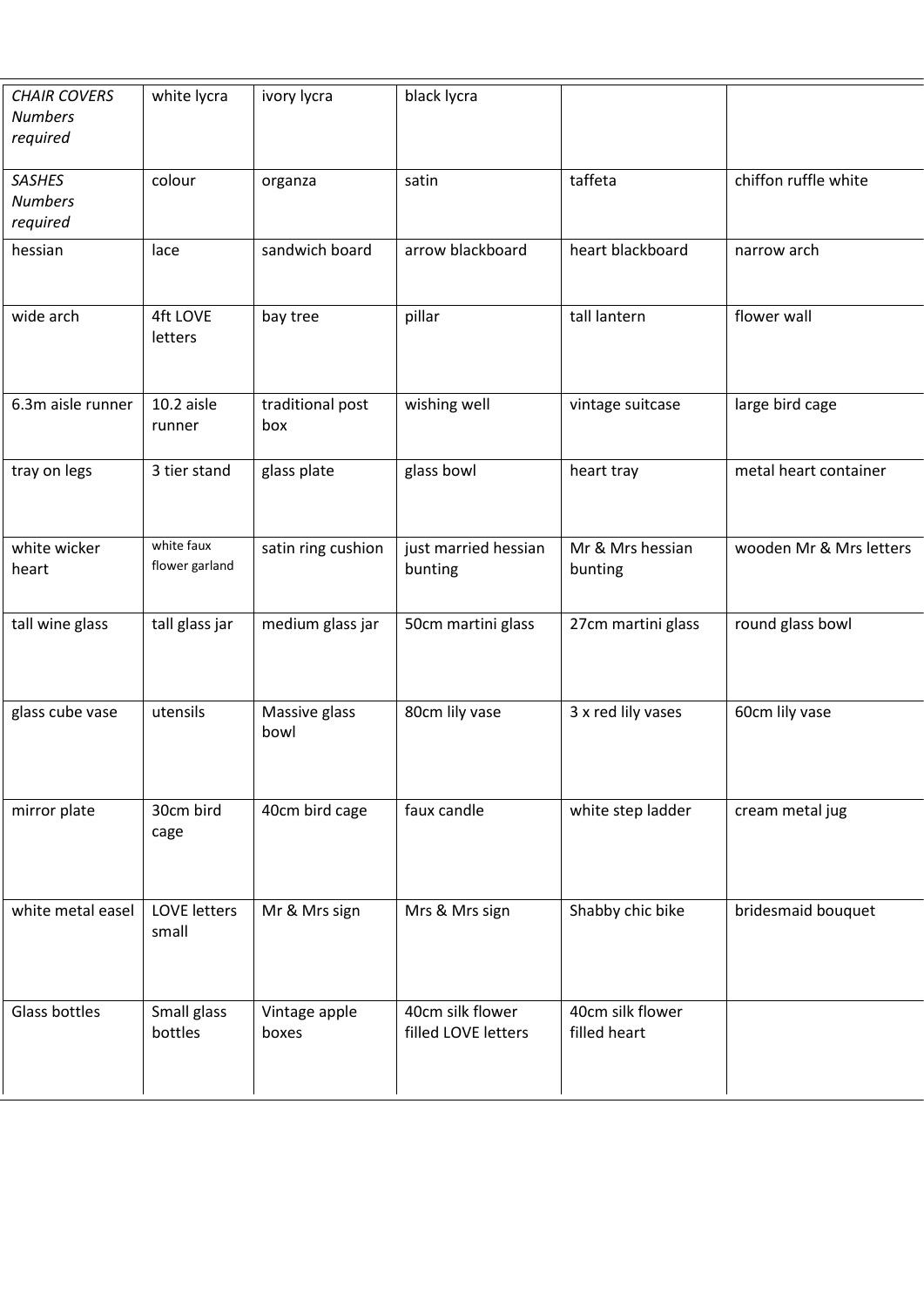## **Terms & Conditions**

The company is: Chair Covers of Bristol and Bath Great Elms Elms Cross Bradford on Avon Wiltshire BA15 2AD

The 'Hirer' is any person or company who has agreed to hire Goods from the Company. Goods or equipment means goods provided by the Company in accordance with the Company's Terms and Conditions of hire.

#### Ownership

All Goods & Equipment remains the property of the Company 'Chair Covers of Bristol and Bath'

## Insurance & Liability

During the period that the Goods and equipment are hired - from the time it is left at the venue/premises until it is collected, it is the Hirer's sole responsibility to ensure that the hired items are fully covered by either their own insurance or the venues insurance with regard to public liability risks. Chair Covers of Bristol and Bath will not be liable with respect to any claims made by any person for the death, personal injury, or damage caused by or in conjunction with the hired items from Chair Covers of Bristol and Bath.

#### Booking & Deposit

The booking form must be completed, a non refundable deposit of 25% of the original quote is required to secure the booking, the final invoice will be sent to the leading name on the booking form and the balance must be paid 28 days prior to the event. If payment is not received before this time we will assume that our services are no longer required and the booking will be cancelled. Payment can be made by cheque or bank transfer.

#### Cancellation

Cancellation up to 4 weeks before the event will not be charged, however the deposit is non refundable and will not be returned to the hirer. If the event is cancelled less than 4 weeks to the event the full amount is required.

#### Changes to an order

Changes can be made to an order up to 28 days prior to the event. After the invoice has been paid, we are unable to offer any refunds, but can offer exchanges subject to availability. Items can be added as long as they are available, an additional invoice will be isued and payment will be required immediately.

## Missing Goods and Equipment

The hirer is responsible for all hired goods and equipment, it is their responsibility to check for shortages or damage on arrival of the goods and to inform the company on the day of delivery. Any items notified to us after the day of delivery will be classified as lost or damaged and will be charged for, it is the responsibility of the hirer to inform us. Shortages of hired goods will be charged at the full replacement value, all details are available on request. The final number of hired items left at the venue is the number we expect to collect at the end of the hire period. After collection if any items are missing then we will inform your venue and the lead name on the booking form. An invoice for any missing goods will be issued to the lead name. Substitutions will not be accepted.

#### Damaged Goods or Equipment

The hirer is responsible for all hired goods and equipment, it is their responsibility to check for shortages or damage on arrival of the goods and to inform the company on the day of delivery. Any items notified to us after the day of delivery will be classified as lost or damaged and will be charged for, it is the responsibility of the hirer to inform us. Damaged goods will be charged at the full replacement value, all details are available on request. After collection if any items are damaged then we will inform the lead name on the booking form. An invoice for any damaged goods will be issued to the lead name Standard laundering of the goods is included in the price, this includes light food and drink stains, scuff marks from shoes, if however there is irreversible damage or obvious mistreatment of our goods, such as rips, cigarette burns, drawing on goods, candle wax or